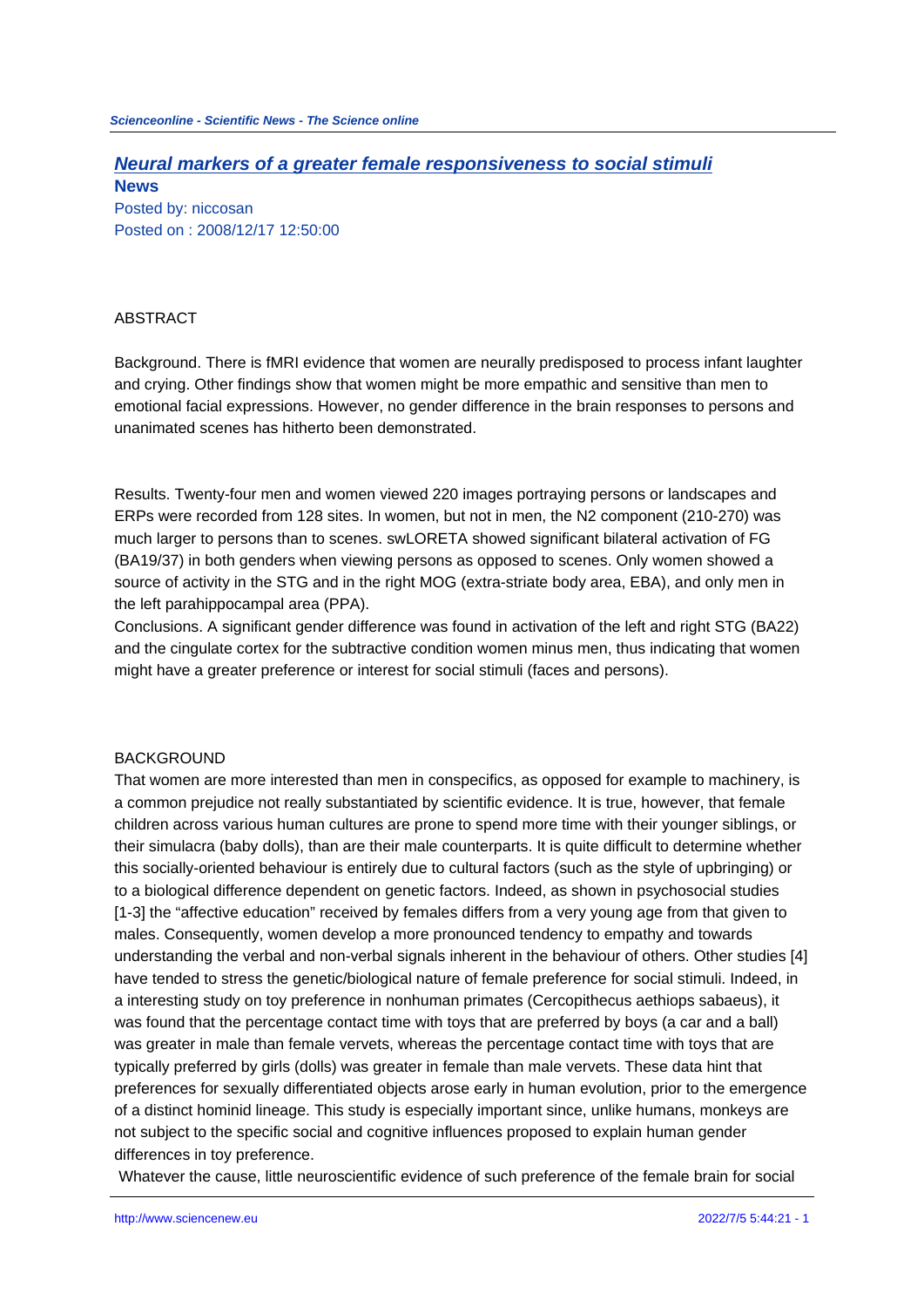stimuli has been reported, in contrast to the large body of behavioural evidence showing that females have greater social and affective competence. For example, a substantial literature has accumulated indicating that women are better than men at decoding facial expressions of emotion [5-10]. Various studies have demonstrated differences between the ways in which men and women perceive, process, express and experience emotions. Generally speaking, women seem more able, as well as more inclined, to express their own emotions to conspecifics [11]. Furthermore, they show greater ease in decoding non-verbal indicators connected to the expression of emotions.



FIG. 1 Stimuli. Exemplars of IAPS stimuli showing social scenes (persons) or scenes without visible persons (landscapes).

An interesting fMRI study [12] provided the first evidence of a difference in brain response to social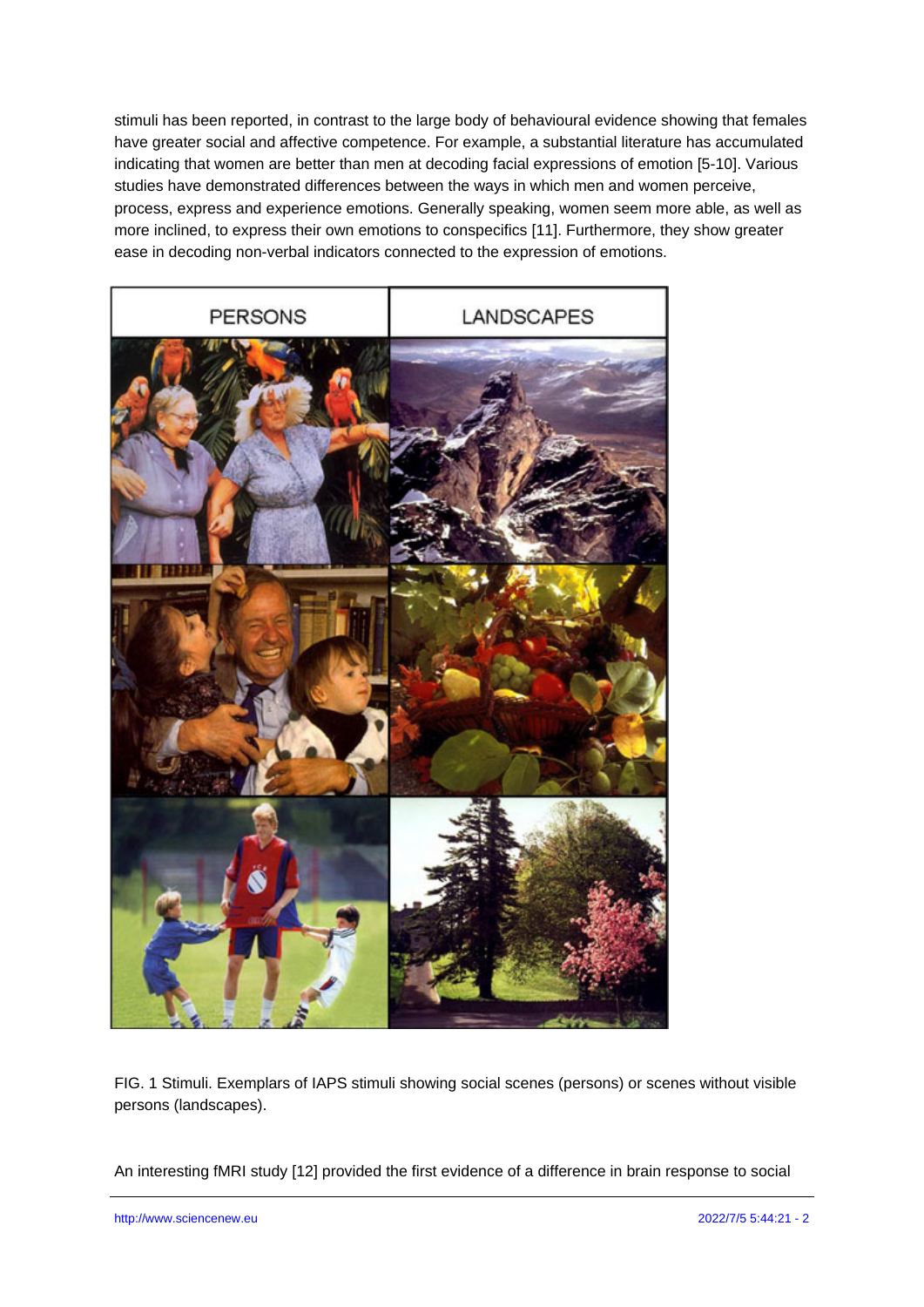stimuli in women and men listening to infants crying and laughing: women but not men showed deactivation in the anterior cingulate cortex in response to both infant crying and laughter. This gender effect per se was interpreted as a preference of female individuals for the specific sensory signals (infant vocalizations). In a more recent study [13], infant laughter and crying elicited stronger activation in the amygdala and anterior cingulate cortex (ACC) of women than men. According to the authors, this indicated that women are neurally predisposed to respond to preverbal infant vocalizations. However, these two findings are somewhat contradictory, but both point to the involvement of ACC in gender differences in brain responses to social stimuli.

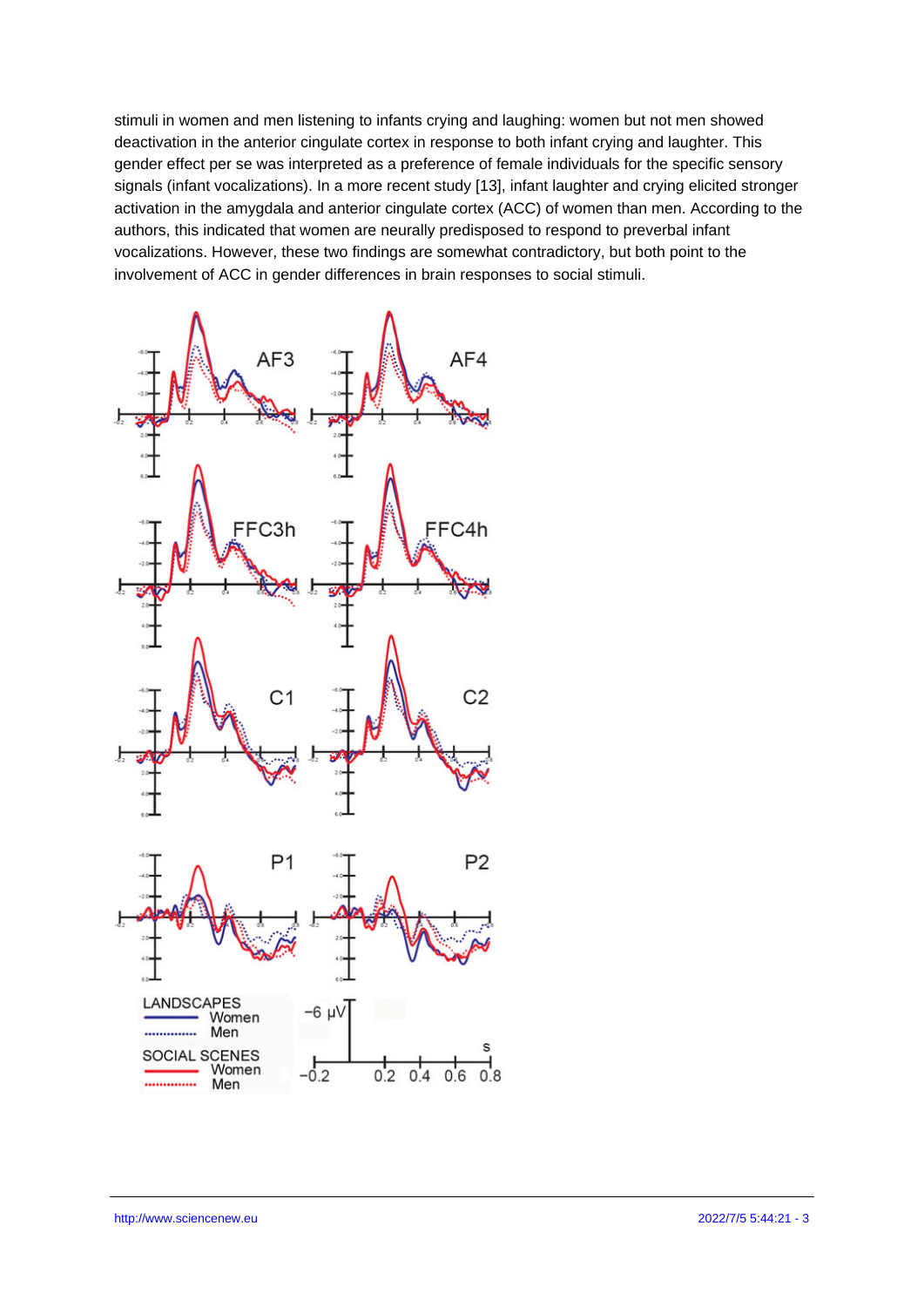FIG. 2 ERPs recorded in women and men in response to persons and scenes. Grand-average ERPs recorded from the left and right anterior frontal, fronto-central, central and parietal sites according to viewer gender and stimulus content.

Some fMRI [14] and bioelectrical [15] evidence indicates that women might be more empathic than men when viewing suffering people. For example, Singer and colleagues engaged male and female volunteers in an economic game, in which two confederates played fairly or unfairly. They found that while women activated empathy- and pain-related brain areas (fronto-insular and anterior cingulate cortices) every time either a fair or an unfair person received pain, these empathy-related responses were significantly lower in males when they observed an unfair person receiving pain. In a recent ERP study [16] it was found that visual evoked responses to infant faces were larger and earlier in women than men, and again this was interpreted as a sign of the female brain's greater interest in/preference for this class of biologically relevant stimuli (infant faces).



FIG. 3. Persons – Scenes. Coronal, axial and sagittal views of significant intracranial sources of activation for the contrast Persons–Scenes in the latency range 210-270 ms corresponding to the peak of anterior N2, separately for women and men (N=24).

Otherwise, the neurobiological bases of a gender difference in brain responsiveness to social stimuli remain unexplored. The goal of the present study was to shed some light on this matter by measuring brain bio-electrical activities in men and women during perception of positive social scenes vs. landscapes (some examples are shown in Fig. 1).

The valence of affective pictures taken from the International Affective Picture System (IAPS) [17] has been shown to modulate the amplitude of multiple ERP components: going from the early extra-striate P1 response [18], found to be larger to negative than positive IAPS stimuli, through the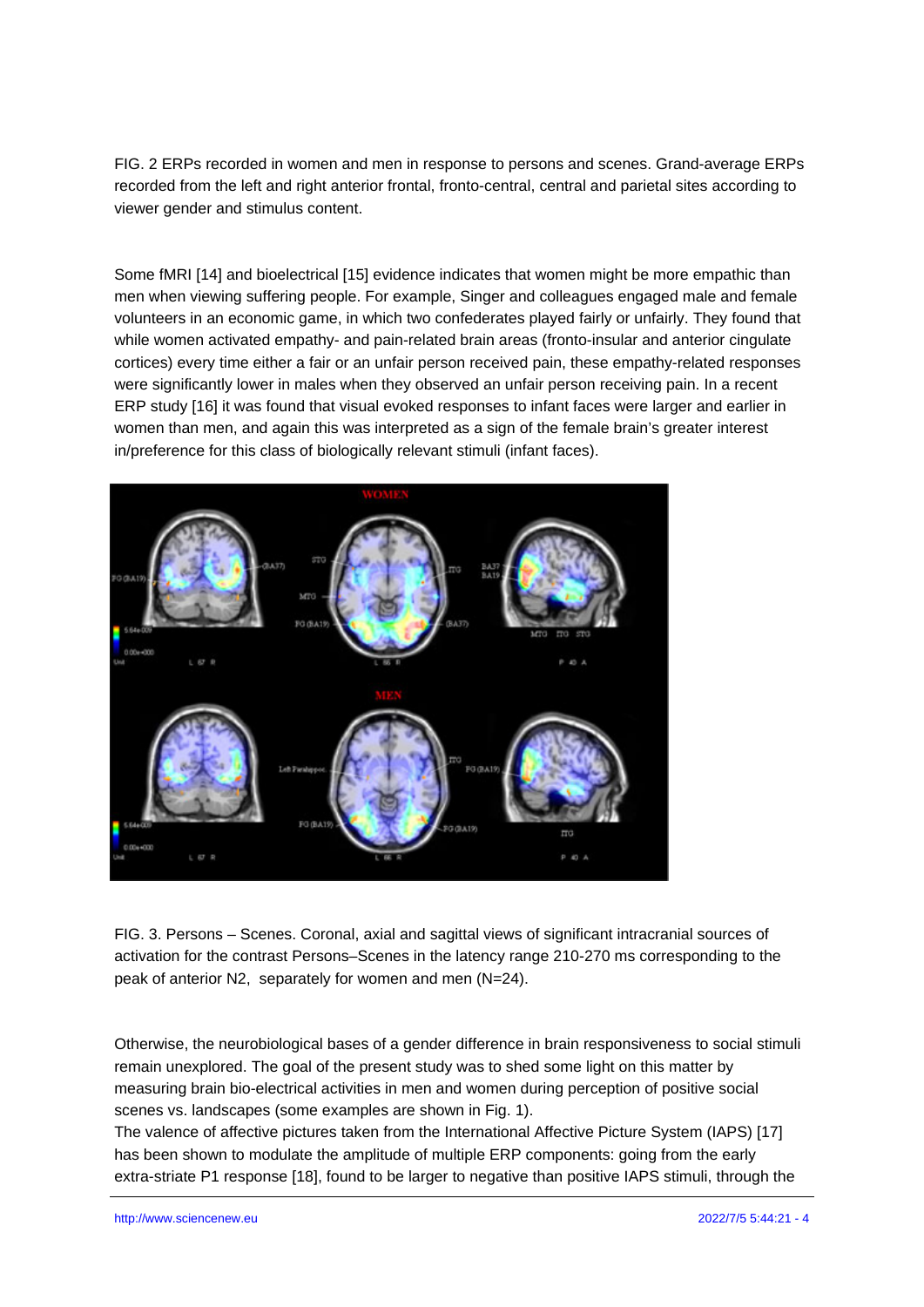P2 component [19], found to be larger to negative than positive pictures, to the late positive complex [20, 21], consistently larger to positive and negative than neutral scenes. Overall, it seems that positively-valenced pictures are processed later than aversive/fearful pictures. For example, in an ERP study of face processing it was found that, while occipito/temporal N170 was affected by the emotional content of negative pictures, differentiating strongly negative (pain) from weakly negative (discomfort) expressions, the fine processing of positive emotions occurred later (namely at pre-frontal areas at about 245 ms of latency [6]). In the present study, all pictures were roughly equivalent in terms of valence (positive) and arousal; they only differed in terms of content (humans vs. scenes). Therefore, we hypothesized that any gender difference in the amplitude of ERP components as a function of stimulus content was to be ascribed to the presence/absence of social information (conspecifics) rather than to the affective component of the visual information.

### RESULTS

Fig. 2 shows the grand-average ERPs recorded as a function of gender and scene type, evidencing important differences at frontal and parietal sites at the level of the anterior N2 component. Analysis of variance showed the significance of electrode (F3,66 = 81.95; pThe interaction of scene type X gender (F1,22 = 10.5, pThe ANOVA also showed that scene type X electrode (F3,66=31; pTwo swLORETA source reconstructions were performed (shown in Fig. 3), separately for men and women, on the difference waves obtained by subtracting ERPs to landscapes from ERPs to social scenes in the time window 210-270 ms, corresponding to the N2 latency range. This contrast allowed us to observe which brain regions were involved in the response to human bodies, faces and social interactions, as opposed to unanimated scenes. Table 1 provides a list of significantly active sources explaining the different surface voltages and the Tailarach coordinates of their corresponding neural generators. For both genders, significant sources of activation were located in the left and right fusiform gyrus (FG, BA19). Furthermore, both women and men exhibited activation of the right inferior temporal gyrus (ITG, BA20). Only women showed a source of activity in the right middle occipital gyrus (MOG), and in the superior temporal gyrus (STG), and only men showed activation of the left parahippocampal gyrus.

To test for statistically significant gender differences in brain activation, a further swLORETA source reconstruction was performed (Fig. 4; relative active sources are listed in Table 2) on the difference wave obtained by subtracting ERPs to Persons–Scenes recorded in Men (N=12) from ERPs to Persons–Scenes recorded in women (N=12). This source reconstruction showed a gender difference in the activation of the left and right STG (BA22), of the left and right posterior cingulate and of the right cingulate cortex (CC), with significantly stronger activation of these regions in the female than the male brain in response to conspecifics rather than scenes.

### http://www.scienzaonline.com/images/stories/antropologia/proverbio\_figure-4.jpg

FIG. 4. Women – Men. Coronal, axial and sagittal views of significant intracranial sources of activation for the contrast Women-Men relative to the Persons–Scenes difference voltage computed [in the latency range 220-260 ms corresponding to the peak of anterior N2.](http://www.scienzaonline.com/images/stories/antropologia/proverbio_figure-4.jpg)

### **DISCUSSION**

In this study all stimuli were positively-valenced. The mean valences for the two classes of stimuli were 7.01 for social scenes and 6.9 for landscapes, according to the data by Lang and colleagues [17]. The mean arousal levels were 4.88 for social stimuli and 4.24 for scenes. As a result, ERP components typically affected by affective picture processing ([18-23] did not differ, and especially did not differ between genders. N1 was also insensitive to scene content. Indeed it has been shown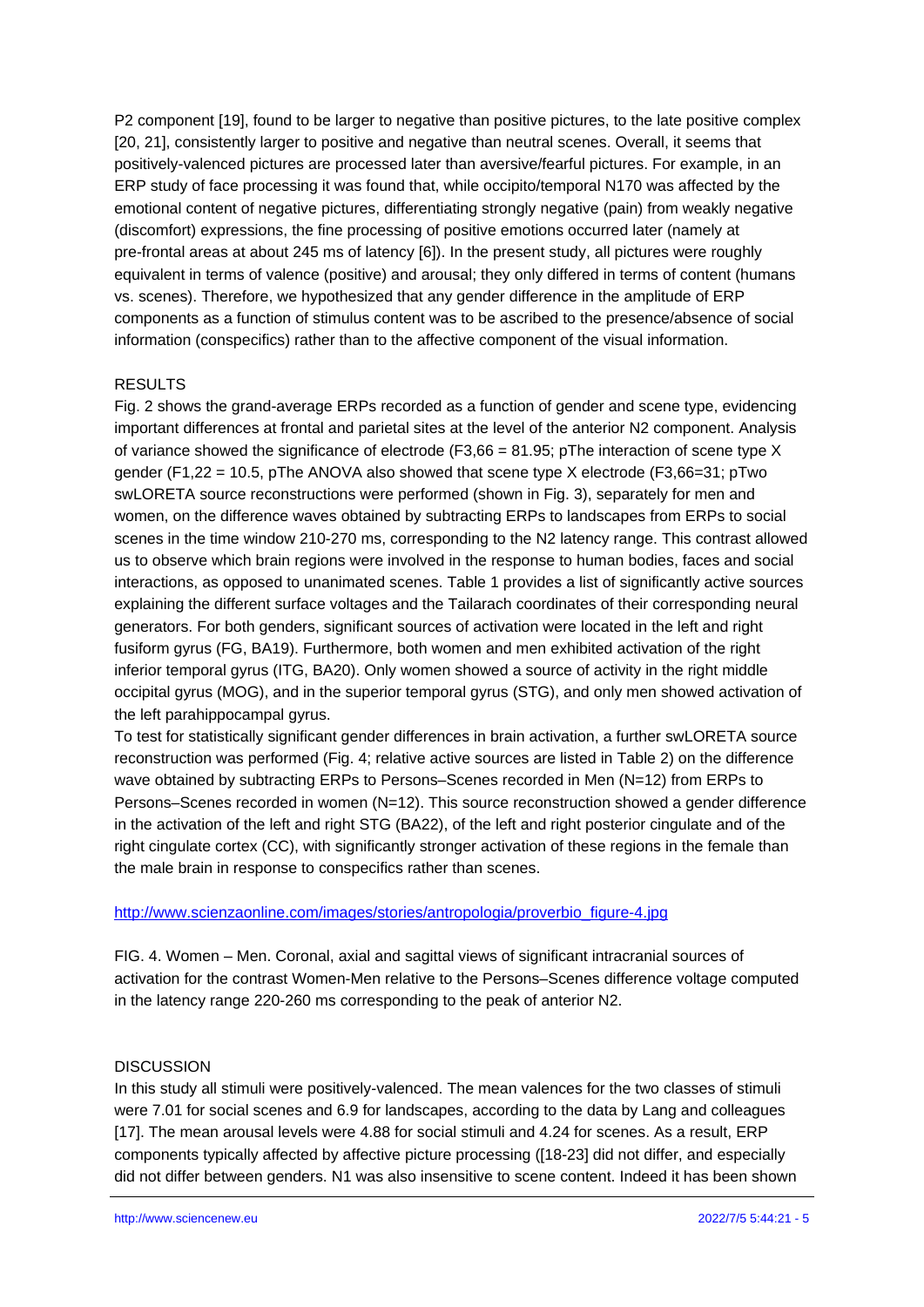that positively-valenced pictures are processed later than aversive/fearful pictures. The N2 response was the only ERP component showing a significant and conspicuous gender effect in interaction with scene type.

The data showed a marked gender difference at about 201-270 ms in the bioelectrical response to social scenes Vs. landscapes with no visible persons, evidenced by a much larger parietal N2 component in response to conspecifics in female than in male viewers. LORETA source reconstruction evidenced a strong involvement of the left and especially the right FG of the temporal cortex (BA19/37), of the right MOG and of the right STG during processing of persons vs. scenes. The fusiform face area (FFA) has been described as a portion of the extra-striate cortex specialized for face perception; it responds markedly more strongly to faces than to other classes of objects e.g. hands, houses, scrambled faces [24]. Several TMS and fMRI studies [25-27] have also identified a region in the lateral occipito/temporal cortex (MOG) strongly involved in the visual perception of the human body (extra-striate body area, EBA) located near the so-called face visual area (FFA) [24]. In this context, a larger activation of FFA and EBA in women than men might indicate greater interest in or attention to this class of biologically relevant signals (human faces and bodies) in those individuals who are genetically determined to be the primary offspring caregivers. Since no affective behavioural response or attention allocation to scenes was required by the task, this gender difference might reflect a privileged automatic processing of visual images depicting conspecifics in the female brain. Naturally, since this is the first neural evidence of such a finding, further investigation with higher spatial resolution techniques will help to shed light on this matter. Indeed, it remains unclear whether the greater activation in response to conspecifics found in the right extra-striate cortex, or in the higher-order STG, of the female brain might be the result of visual learning/expertise or be modulated by neuro-hormonal factors. For example, the neuropeptide oxytocin is known to play an important role in affiliation behaviour such as pair-bonding and maternal care. Rather recently, oxytocin has been found to be a potent modulator in the processing of social stimuli, improving trust in social interactions [28], and even promoting the ability to infer the affective mental states of others from subtle facial cues [29].

On the other hand, the greater left parahippocampal gyrus activation in men than women might be due to their interest in the non-human components of scenarios surrounding the persons depicted. Indeed, it is known that a subregion of the parahippocampal cortex (the parahippocampal place area, PPA) plays an important role in encoding topographical scene stimuli such as images of landscapes, cityscapes or rooms (i.e. images of "places") [30, 31].

As for the specific gender difference observed in the activation of the right STG and CC, it can be noted that both regions are thought to be involved in the perception of affective visual images [32], social cognition [33] and theory of mind such as understanding intentions [34]. In more detail, the STS is also involved in the processing of facial expressions of emotion, being particularly sensitive to the perception of social signals such as direction of gaze, speech-related lip movements and other changeable aspects of faces [35, 36]. Furthermore, specific STS activation has been reported for perceiving fear in dynamic body expressions [37], processing of complex social signals such as facial expressions and body images [38], observation of actions and understanding [39]. Greater activation of this region in women than men might indicate greater interest in or allocation of attention to social aspects of visual information.

There is considerable evidence that the CC and ACC has a particular role in empathy [40-43]. In a recent fMRI study [44] simulating pain perception, adopting the perspective of the other (rather than self) was associated with a specific increase in the posterior cingulate/precuneus and the right temporo-parietal junction. Similarly, an fMRI study in which subjects viewed affective faces and either focused on their own emotional response to each face (self-task) or evaluated the emotional state expressed by the face (other-task) showed that the self- (relative to the other-) task caused differential activation of - among other areas - the posterior cingulate cortex (PCC)/precuneus, and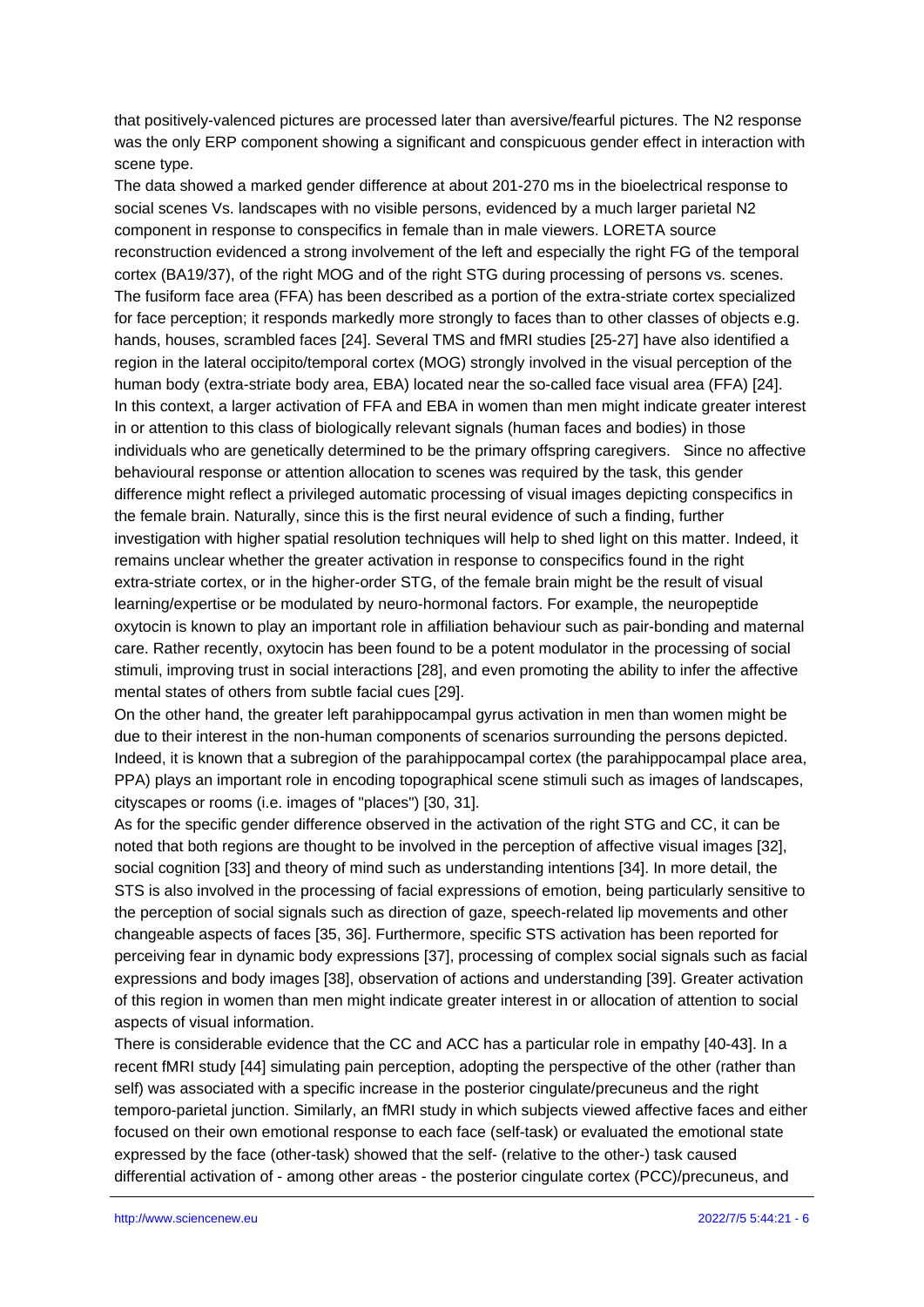the temporo-parietal junction bilaterally [45]. Our finding that the cingulate cortex (BA 20, 23,30) is more greatly activated in women than men in response to conspecifics might reflect the activation of neural circuits subserving human empathy.

One possible limitation of this study is that scenes were not actively attended to (attention was paid to abstract stimuli) and this might (or might not) have affected the gender difference. Further investigation is needed to reach a definitive conclusion.

Table 1. Persons –Scenes. Tailarach coordinates corresponding to the intracranial generators explaining the difference voltages Persons –Scenes in the 210-270 ms time window, according to swLORETA (ASA) [49]; grid spacing=10 mm.

| Magn<br>$(E-0.9)$ | $T - x$<br>(mm) | T-y<br>(mm) | T-z<br>(m <sub>m</sub> ) | Hem. | Area                                          |
|-------------------|-----------------|-------------|--------------------------|------|-----------------------------------------------|
|                   |                 |             |                          |      | <b>WOMEN</b>                                  |
| 7.40              | 50.8            | $-68$       | 4.7                      | RН   | Occipital lobe, Middle Occipital Gyrus, BA 37 |
| 5.84              | $-48.5$         | $-66.1$     | $-10.9$                  | LH   | Temporal lobe, Fusiform gyrus, BA19           |
| 4.73              | 50.8            | $-8.7$      | $-21.5$                  | RH   | Temporal lobe, Inferior temporal gyrus, BA20  |
| 3.76              | $-68.5$         | $-25.5$     | $-8.1$                   | LH   | Temporal lobe, Middle temporal gyrus, BA21    |
| 4.01              | $-48.5$         | 8.2         | $-20$                    | LH   | Temporal lobe, Superior temporal gyrus, BA38  |
|                   |                 |             |                          |      | <b>MEN</b>                                    |
| 6.21              | 50.8            | $-66.1$     | $-10.9$                  | RH   | Temporal lobe, Fusiform gyrus, BA19           |
| 5.89              | $-48.5$         | $-66.1$     | $-10.9$                  | LH   | Temporal lobe, Fusiform gyrus, BA19           |
| 4.25              | 50.8            | $-8.7$      | $-21.5$                  | RH   | Temporal lobe, Inferior temporal gyrus, BA20  |
| 3.07              | $-28.5$         | $-8.7$      | $-21.5$                  | LΗ   | Parahiccocampal gyrus, Hippocampus            |

### METHODS AND PROCEDURE

### **Subjects**

Twenty-four healthy right-handed Italian University students (12 males and 12 females) were recruited for this experiment. All were of middle-high socio-cultural status and their mean age was 22 years. All had normal or corrected-to-normal vision and reported no history of psychiatric diseases, neurological illness or drug abuse. Their handedness was assessed by the Italian version of Edinburgh Handedness Inventory [46], a laterality preference questionnaire reporting strong right-handedness and right ocular dominance in all participants. Experiments were conducted with the understanding and the written consent of each participant. The experimental protocol was approved by the ethical and research review board of the National Research Council in Milan.

### Stimuli and procedure

Two hundred and twenty positive IAPS slides were selected from the International Affective Picture System [17]. Half the pictures showed complex ecological scenes without visible persons (natural landscapes or attractive objects), the other half showed social scenes in which persons differing in age, gender and number were depicted. Erotic pictures were not included since strong gender differences in the physiological and cerebral response to nudes are known. Stimulus content was controlled as for number of persons depicted and gender of poser. Among the 110 social scenes, 48 depicted single individuals and 62 depicted two or more persons. Their genders were as follows: 63 slides showed 1 or more women; 68 slides showed 1 or more men; in 37 cases men and women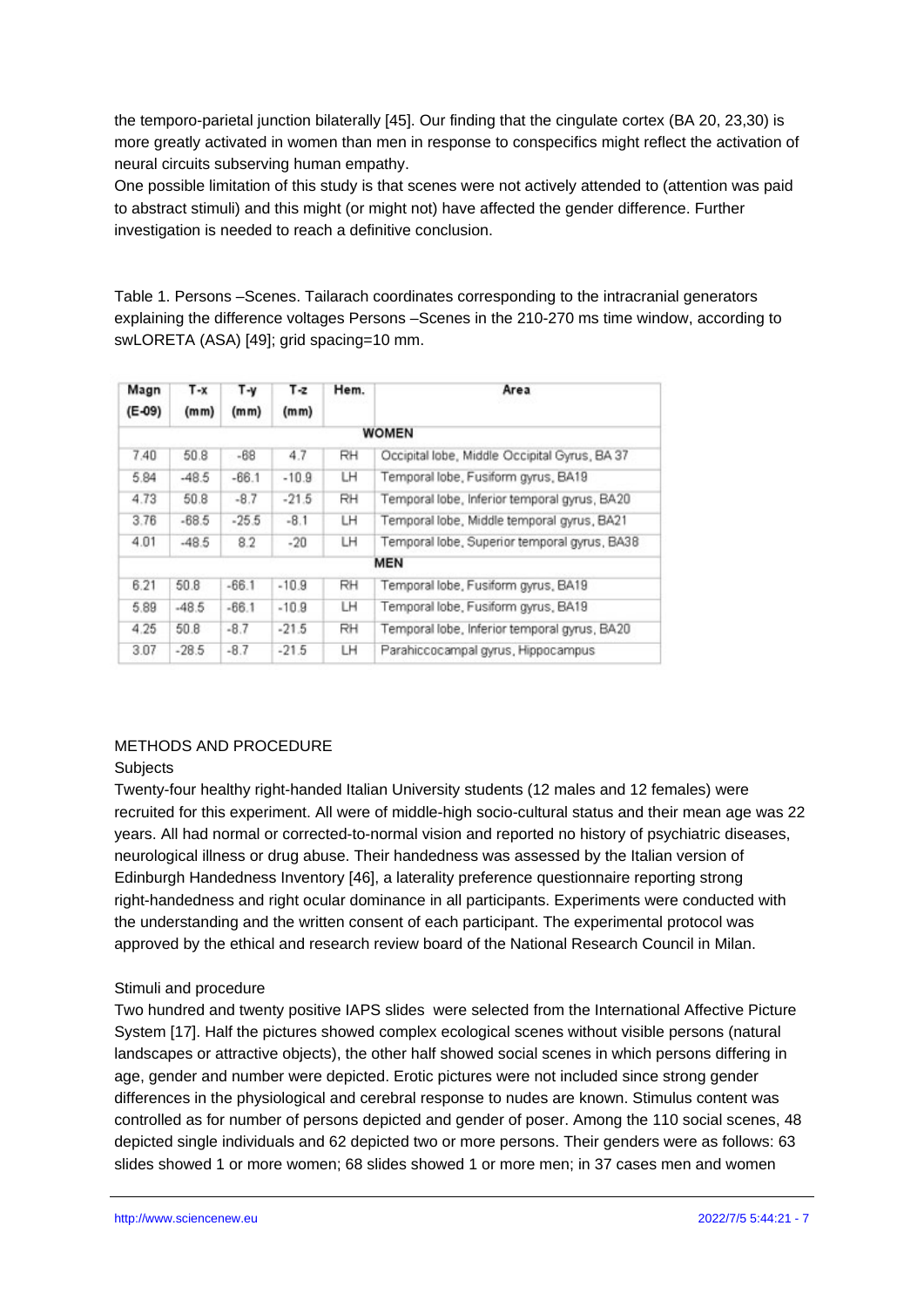were together; in 16 cases the gender was not clearly intelligible (e.g. skiers, cosmonauts, newborns). The social interactions depicted included people standing in a comfortable position, holding each other, smiling, playing, practicing sports, walking or running. To balance for motion content, humans were almost static in 59 of the pictures, while they were moving in 51. The mean valences for the two classes of stimuli were 7.01 for social scenes and 6.9 for landscapes, according to the data by Lang and coworkers [17], which provide standardized values for the basic dimensions of emotion as rated by the Self-Assessment Manikin (SAM) on a scale from 1 to 9 [47]. The scores indicate that the pictures induced a positive emotional state in the viewer. The mean arousal levels were 4.88 for social stimuli and 4.24 for scenes. Stimuli were equiluminant across categories: Social stimuli= 41.28 cd/cm2; Landscapes = 39.98 cd/cm2). Stimuli were also balanced for perceptual complexity by choosing interesting scenarios rich in detail, but the overall spatial frequency content of each picture was not controlled for, leading to a possible limitation. Stimuli were randomly presented in the centre of the screen for about 1 s with an ISI of 2.8-3.2 s. The 220 positive images were presented randomly mixed with 220 negative affective pictures. Stimuli were randomly presented in the centre of the screen for about 1 s with an ISI of 2.8-3.2 s.

Participants sat comfortably in a darkened, acoustically and electrically shielded cubicle and were instructed to fixate the centre of the screen and to avoid any eye or body movements during the recording session. The task consisted of responding to 72 target stimuli randomly mixed with the IAPS images, by pressing a button as accurately and quickly as possible with the index finger of the left or right hand. Abstract geometrical paintings all alike in structure but differing in colour were used as targets. The two hands were used alternately during the recording session. The response hand and order of sequences were counterbalanced across subjects.

Table 2. Women – men. Tailarach coordinates corresponding to the intracranial generators explaining the difference voltage obtained by subtracting ERPs to Persons–Scenes in men from ERPs to Persons–Scenes in women, according to swLORETA (ASA) performed for the 220-260 ms time window; grid spacing=5 mm.

| Magn<br>$(E-09)$ | Т-х<br>(mm) | T-v<br>(m <sub>m</sub> ) | T-z<br>(m <sub>m</sub> ) | Hem. | Area                                         |
|------------------|-------------|--------------------------|--------------------------|------|----------------------------------------------|
|                  |             |                          |                          |      | <b>WOMEN - MEN</b>                           |
| 1,40             | $-48.5$     | $-47.8$                  | 6.4                      | LH   | Temporal lobe, Superior Temporal Gyrus, BA22 |
| 1,38             | 1.5         | $-48.7$                  | 15.3                     | RH   | Posterior Cingulate, BA30                    |
| 1,32             | $-18.5$     | $-58.9$                  | 14,5                     | LH   | Posterior Cingulate, BA20                    |
| 1,32             | 1,5         | $-29.4$                  | 26                       | RH   | Cinqulate Gyrus, BA23                        |
| 1.24             | 50.8        | $-47.8$                  | 6.4                      | RH   | Temporal lobe, Superior Temporal Gyrus, BA22 |

## EEG recording and analysis

The EEG was continuously recorded from 128 sites at a sampling rate of 512 Hz. Horizontal and vertical eye movements were also recorded. Linked ears served as the reference lead. The EEG and electro-oculogram (EOG) were amplified with a half-amplitude band pass of 0.016-100 Hz. Electrode impedance was kept below 5 kΩ. EEG epochs were synchronized with the onset of stimulus presentation and analyzed by ANT-EEProbe software. Computerized artefact rejection was performed before averaging to discard epochs in which eye movements, blinks, excessive muscle potentials or amplifier blocking occurred. The artefact rejection criterion was a peak-to-peak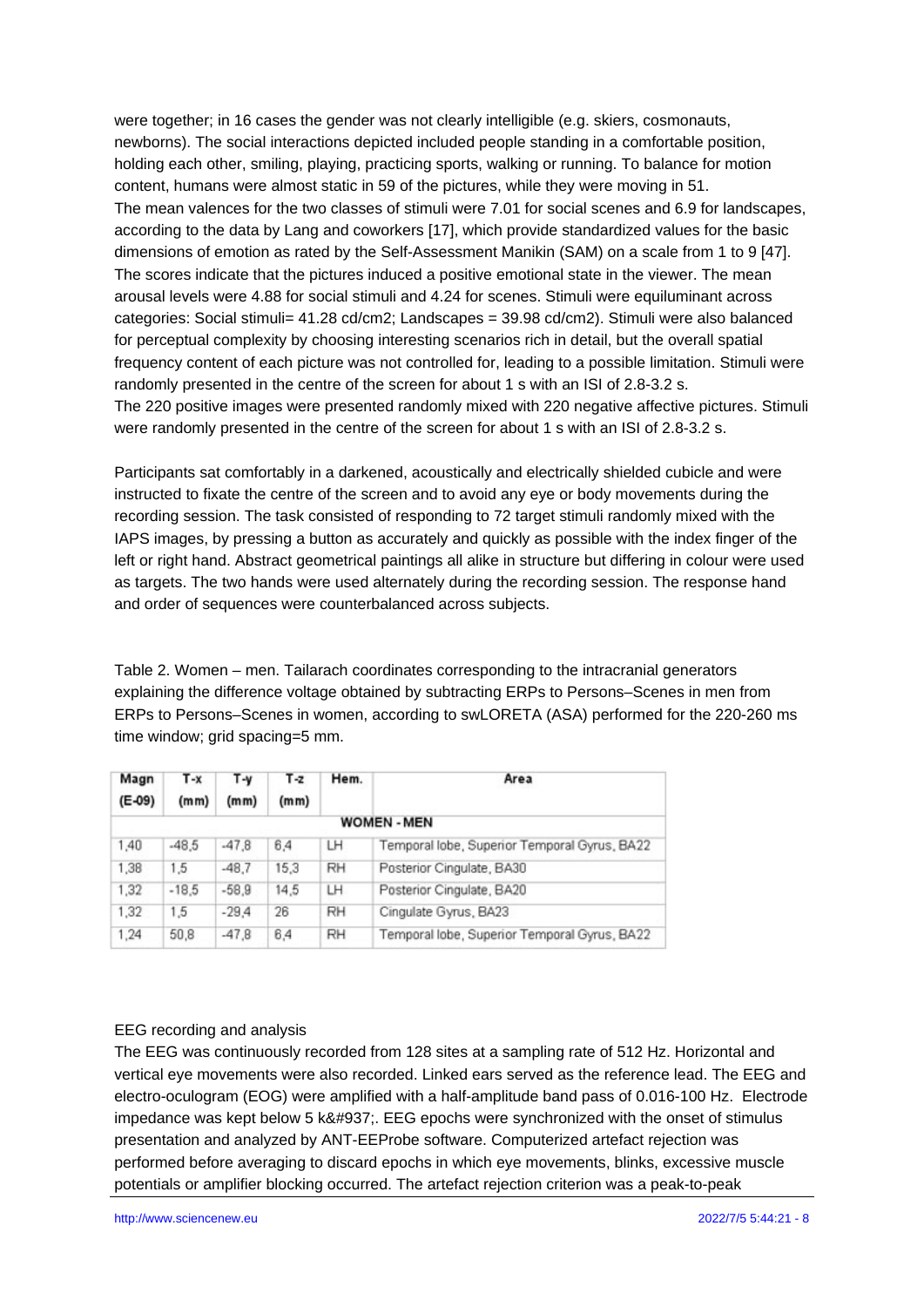amplitude exceeding 50 μ V, and the rejection rate was ~5%. ERPs were averaged offline from -200 ms before to 1000 ms after stimulus onset.

The mean amplitude of the N2 component of the ERP was measured in the time window 210-270 ms at the left and right anterior frontal (AF3, AF4), central (C1, C2), fronto-central (FFC3h, FFC4h) and parietal (P1, P2) sites.

ERP data were subjected to multifactorial repeated-measures ANOVA. Factors were "scene type" (landscape, social scene), "electrode" (4 levels) and "hemisphere" (left, right). Post-hoc Tukey tests were used for multiple comparisons of means.

Topographical voltage maps of ERPs were made by plotting colour-coded isopotentials derived by interpolating voltage values between scalp electrodes at specific latencies. Low Resolution Electromagnetic Tomography (LORETA) [48] was performed on ERP difference waves at various time latencies with ASA4 software (ANT). LORETA, which is a discrete linear solution to the inverse EEG problem, corresponds to the 3D distribution of electric neuronal activity that has maximum similarity (i.e. maximum synchronization), in terms of orientation and strength, between neighbouring neuronal populations (represented by adjacent voxels). Source space properties were: grid spacing = 10 or 5mm; Tikhonov regularization: estimated SNR = 3. In this study an improved version of Standardized Low-Resolution brain Electromagnetic Tomography (sLORETA) was used that incorporates a singular value decomposition-based lead field weighting: swLORETA [49].

#### **Conclusions**

Our data indicate that the female human brain reacts strongly to the view of scenes involving humans rather than unanimated scenes.

The larger activation of the right extra-striate cortex (BA37) in women than men might indicate greater attention to this class of biologically relevant signals (conspecifics) in those individuals who are genetically determined to be the primary offspring caregivers. The stronger activation of affective brain areas (superior temporal gyrus and cingulate cortex) also suggests a possible gender difference in the empathic reaction to social scenes.

#### Authors' contributions

AMP conceived and designed the study, accomplished most of the data analyses and wrote the manuscript. AZ and RA performed source reconstruction analysis. All authors read and approved the final version of the manuscript.

#### Acknowledgements

This study was supported by MIUR and CNR grants to AMP and AZ. The authors are grateful to Laura Trestianu, Marzia Del Zotto and Valentina Rossi for technical assistance.

#### References

 1. Kuebli J, Fivush R: Gender differences in parent-child conversations about past emotions. Sex Roles 1992, 27(11):683.

 2. Eagly A, Johnson BT: Gender and leadership style: A meta-analysis. Psychological Bulletin 1990, 108:233–256.

 3. Langlois JH, Downs AC: Mothers, fathers and peers as socialization agents of sex-typed play behaviors in young children. Child Development 1990, 51:1237–1247.

 4. Alexander GM, Hines M: Sex differences in response to children's toys in nonhuman primates (Cercopithecus aethiops sabaeus). Evolution and Human Behavior 2002, 23(13):467-479.

 5. Thayer J, Johnsen BH: Sex differences in judgement of facial affect: A multivariate analysis of recognition errors. Scandinavian Journal of Psychology 2000, 41(3):243-246.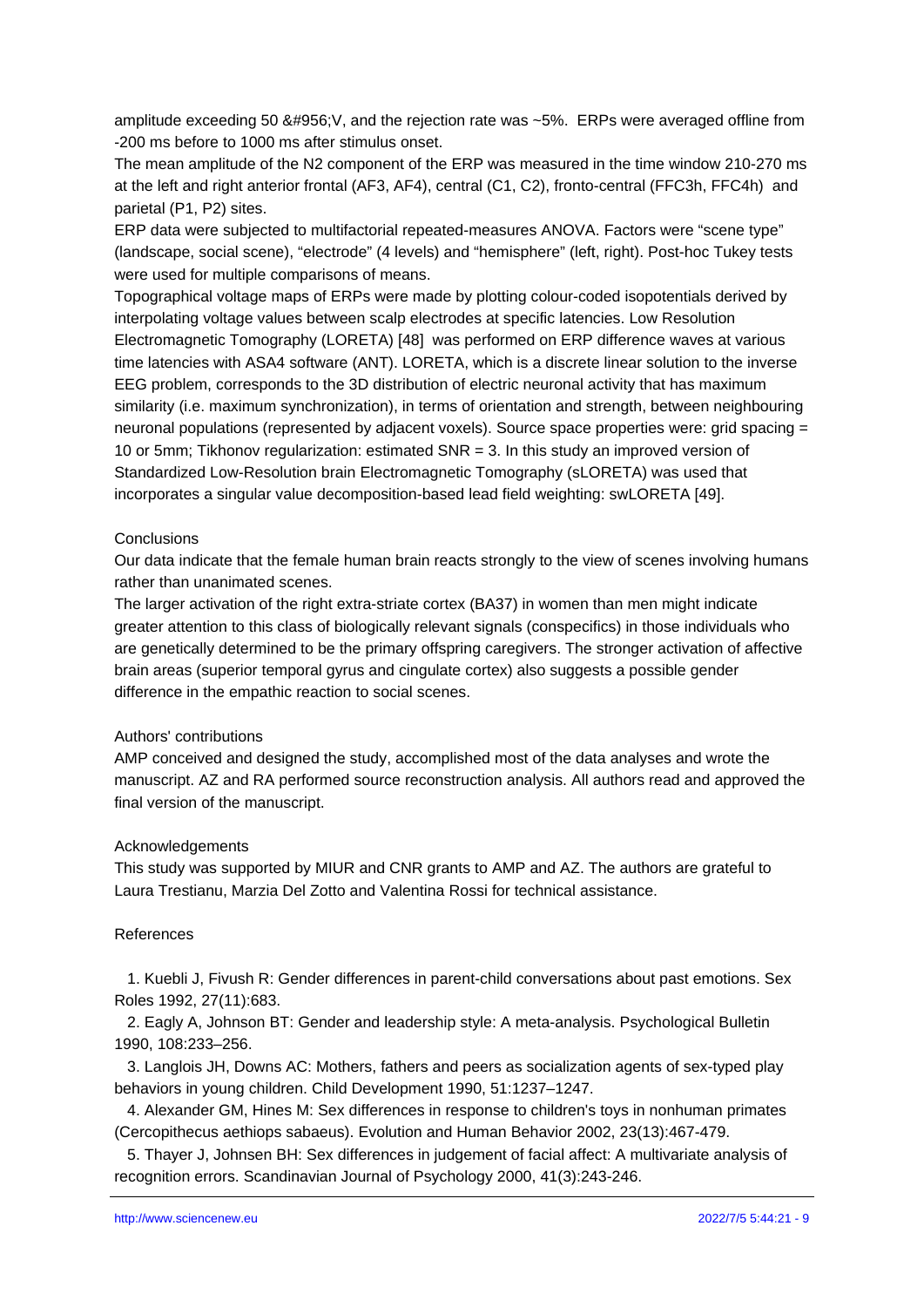6. Proverbio AM, Brignone V, Matarazzo S, Del Zotto M, Zani A: Gender and parental status affect the visual cortical response to infant facial expression. Neuropsychologia 2006, 44(14):2987-2999.

 7. Rotter NG, Rotter GS: Sex differences in the encoding and decoding of negative facial emotions. Journal of Nonverbal Behavior 1988, 12(2):139.

 8. Babchuk WA, Hames RB, Thompson RA: Sex differences in the recognition of infant facial expressions of emotion: The primary caretaker hypothesis. Ethology & Sociobiology 1985, 6:89–101.

 9. Proverbio AM, Matarazzo S, Brignone V, Zotto MD, Zani A: Processing valence and intensity of infant expressions: The roles of expertise and gender. Scandinavian Journal of Psychology 2007, 48(6):477-485.

 10. Biele C, Grabowska A: Sex differences in perception of emotion intensity in dynamic and static facial expressions. Experimental Brain Research 2006, 171(1):1.

 11. Dimberg U, Lundquist L-O: Gender differences in facial reactions to facial expressions. Biological Psychology 1990, 30(2):151.

 12. Seifritz E, Esposito F, Neuhoff JG, Luthi A, Mustovic H, Dammann G, von Bardeleben U, Radue EW, Cirillo S, Tedeschi G et al: Differential sex-independent amygdala response to infant crying and laughing in parents versus nonparents. Biological Psychiatry 2003, 54(12):1367.

 13. Kerstin Sander YFHS: FMRI activations of amygdala, cingulate cortex, and auditory cortex by infant laughing and crying. Human Brain Mapping 2007, 28(10):1007-1022.

 14. Singer T, Seymour B, O'Doherty JP, Klaas E., Raymond S, Dolan J, Frith CD: Empathic neural responses are modulated by the perceived fairness of others. Nature 2006, 439:466 - 469.

 15. Proverbio AM, Adorni R, Zani A, Trestianu L: Are women more empathic? Gender differences in the brain response to conspecifics. In revision.

 16. Proverbio AM, Brignone V, Matarazzo S, Del Zotto M, Zani A: Gender differences in hemispheric asymmetry for face processing. BMC Neuroscience 2006, 8(7):44.

 17. Lang PJ, Bradley MM, Cuthbert BN.: International affective picture system (IAPS): Digitized photographs, instruction manual and affective ratings. Technical Report A-6 2005.

 18. Smith NK, Cacioppo JT, Larsen JT, Chartrand TL: May I have your attention, please: Electrocortical responses to positive and negative stimuli. Neuropsychologia 2003, 41(2):171.

 19. Huang Y-X, Luo Y-J: Temporal course of emotional negativity bias: An ERP study. Neuroscience Letters 2006, 398(1-2):91.

 20. Schupp HT, Cuthbert BN, Bradley MM, Cacioppo JT, Ito T, Lang PJ: Affective picture processing: The late positive potential is modulated by motivational relevance. Psychophysiology 2000, 37(2):257-261.

 21. Amrhein C, Muhlberger A, Pauli P, Wiedemann G: Modulation of event-related brain potentials during affective picture processing: a complement to startle reflex and skin conductance response? International Journal of Psychophysiology 2004, 54(3):231.

 22. Pastor MC, Bradley MM, Low A, Versace F, Molto J, Lang PJ: Affective picture perception: Emotion, context, and the late positive potential. Brain Research 2008, 1189:145.

 23. Rozenkrants B, Olofsson JK, Polich J: Affective visual event-related potentials: Arousal, valence, and repetition effects for normal and distorted pictures. International Journal of Psychophysiology 2008, 67(2):114.

 24. Kanwisher N, McDermott J, Chun MM: The fusiform face area: A module in human extrastriate cortex specialized for face perception. J Neurosci 1997, 17:4302–4311.

 25. Urgesi C, Berlucchi G, Aglioti SM: Magnetic Stimulation of Extrastriate Body Area Impairs Visual Processing of Nonfacial Body Parts. Current Biology 2004, 14(23):2130.

 26. Downing PE, Jiang Y, Shuman M, Kanwisher N: A Cortical Area Selective for Visual Processing of the Human Body. Science 2001, 293(5539):2470-2473.

 27. Taylor JC, Wiggett AJ, Downing PE: Functional MRI Analysis of Body and Body Part Representations in the Extrastriate and Fusiform Body Areas. J Neurophysiol 2007,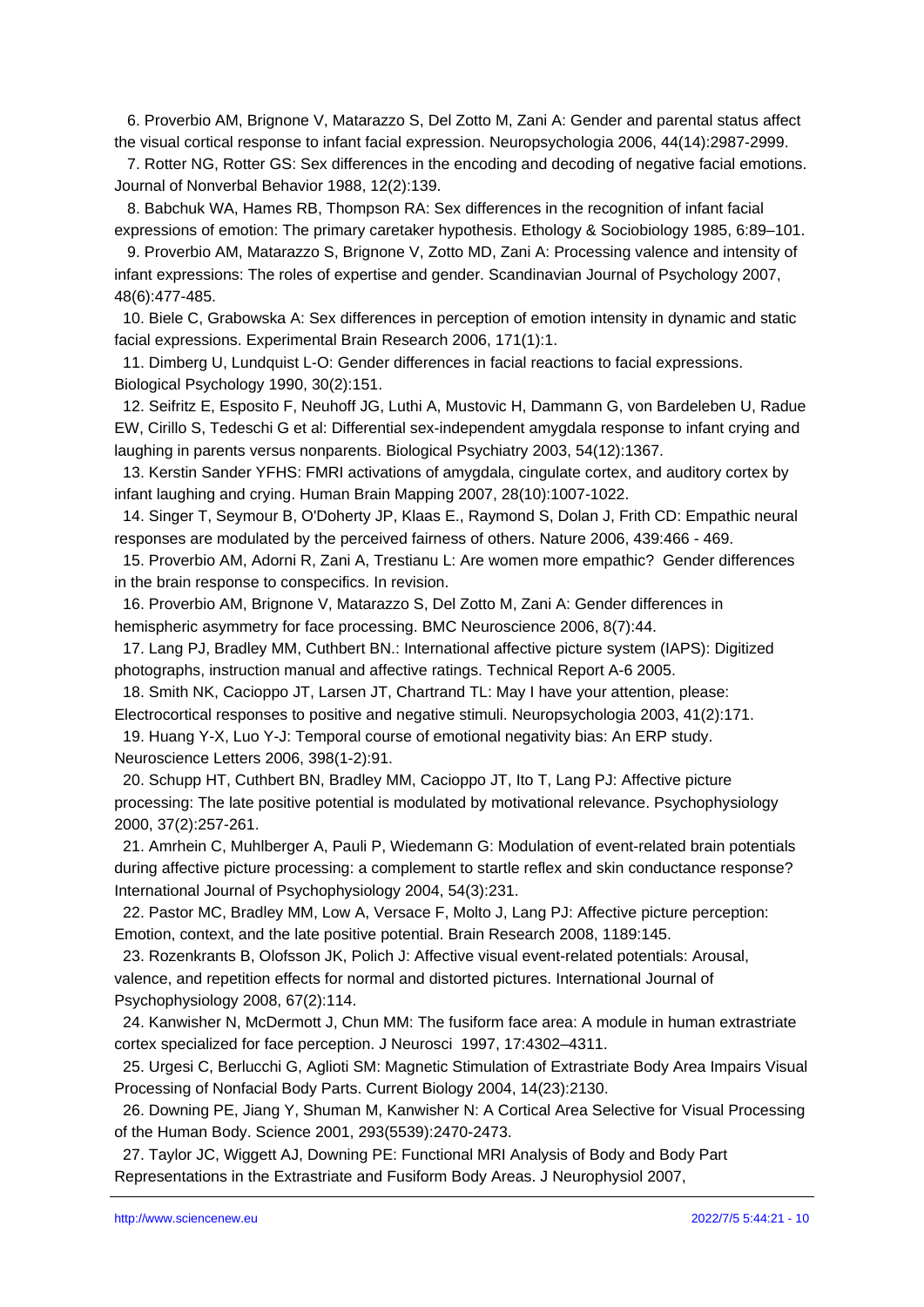98(3):1626-1633.

 28. Domes G, Heinrichs M, Glascher J, Buchel C, Braus DF, Herpertz SC: Oxytocin Attenuates Amygdala Responses to Emotional Faces Regardless of Valence. Biological Psychiatry 2007, 62(10):1187.

 29. Domes G, Heinrichs M, Michel A, Berger C, Herpertz SC: Oxytocin Improves "Mind-Reading" in Humans. Biological Psychiatry 2007, 61(6):731.

 30. Epstein R, Graham KS, Downing PE: Viewpoint-Specific Scene Representations in Human Parahippocampal Cortex. Cell PressNeuron 2003, 37:865-876.

 31. Epstein R, Harris A, Stanley D, Kanwisher N: The Parahippocampal Place Area: Recognition, Navigation, or Encoding? Cell PressNeuron 1999, 23:115-125.

 32. Simon D, Craig KD, Miltner WHR, Rainville P: Brain responses to dynamic facial expressions of pain. Pain 2006, 126(1-3):309.

 33. Lieberman MD: Social Cognitive Neuroscience: A Review of Core Processes. Annual Review of Psychology 2007, 58(1):259-289.

 34. Blakemore SJ, den Ouden H, Choudhury S, Frith C: Adolescent development of the neural circuitry for thinking about intentions. Soc Cogn Affect Neurosci 2007, 2(2):130-139.

 35. Haxby JV, Hoffman EA, Gobbini MI: The distributed human neural system for face perception. Trends in Cognitive Sciences 2000, 4:223–233.

 36. Thompson JC, Hardee JE, Panayiotou A, Crewther D, Puce A: Common and distinct brain activation to viewing dynamic sequences of face and hand movements. NeuroImage 2007, 37(3):966.

37. Grezes J, Pichon S, de Gelder B: Perceiving fear in dynamic body expressions. NeuroImage 2007, 35(2):959.

 38. Perrett DI, Harries MH, Bevan R, Thomas S, Benson B, Mistlin AJ, Chitty AJ, J.K. H, Ortega JE: Frameworks of analysis for the neural representation of animate objects and actions. J Exp Biol 1989, 146:87–113.

 39. Rizzolatti G, Fogassi L, Gallese V: Neurophysiological mechanisms underlying the understanding and imitation of action. Nat Rev Neurosci 2001, 2(9):661.

 40. Lamm C, Batson CD, Decety J: The neural substrate of human empathy: effects of perspective-taking and cognitive appraisal. J Cogn Neurosci 2007, 19(1):42-58.

 41. Baird A, Dewar BK, Critchley H, Dolan R, Shallice T, Cipolotti L: Social and emotional functions in three patients with medial frontal lobe damage including the anterior cingulate cortex. Cognit Neuropsychiatry 2006, 11(4):369-388.

 42. Morrison I, Lloyd D, di Pellegrino G, Roberts N: Vicarious responses to pain in anterior cingulate cortex: is empathy a multisensory issue? Cogn Affect Behav Neurosci 2004, 4(2):270-278.

 43. Morrison I, Downing PE: Organization of felt and seen pain responses in anterior cingulate cortex. NeuroImage 2007, 37(2):642.

 44. Jackson PL, Brunet E, Meltzoff AN, Decety J: Empathy examined through the neural mechanisms involved in imagining how I feel versus how you feel pain. Neuropsychologia 2006, 44(5):752.

 45. Schulte-Rüther M, Markowitsch HJ, Fink GR, Piefke M: Mirror neuron and theory of mind mechanisms involved in face-to-face interactions: a functional magnetic resonance imaging approach to empathy. J Cogn Neurosci 2007, 19(8):1354-1372.

 46. Salmaso D, Longoni AM: Problems in the assessment of hand preference. Cortex 1985, 21(4):533-549.

 47. Bradley MM, Lang PJ: Measuring emotion: the self-assessment manikin and the semantic differential. Journal of behavior therapy and experimental psychiatry 1994, 25:49–59.

 48. Pasqual-Marqui RD, Michel CM, Lehmann D: Low resolution electromagnetic tomography: a new method for localizing electrical activity in the brain. In J Psychophysiol 1994, 18:49 - 65.